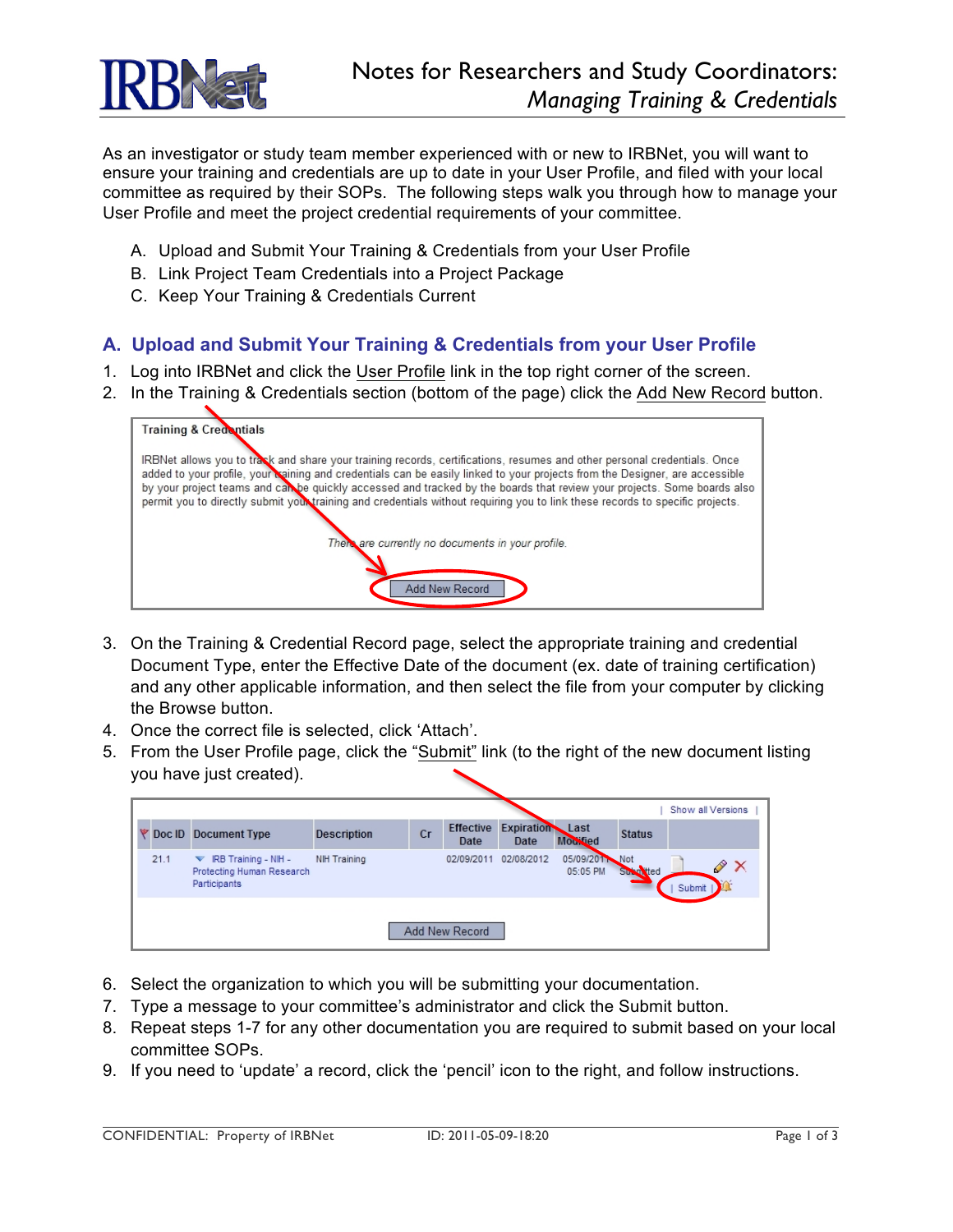

In addition to directly submitting documentation to your committee, you may be asked to provide training documentation during the protocol submission process. Having followed the previous steps, you may link any existing training documentation to a project package by following the steps below.

## **B. Link Project Team Credentials into a Project Package**

- 1. Once the project has been created, ensure all necessary members of the research team have been shared access to the project within IRBNet (see R1 Energizer for a detailed walkthough of this process).
- 2. Click the Designer button to the left. Below the list of documents in the package, click the "Link / Un-Link Records" link.

| Step 2:<br>Documents in this Package:                                                                            | link your project team's Training & Credentials to your package. |                      | Assemble your document package. In addition to adding project documents to vour package, IRBNet also allows you to |  |  |  |  |  |  |
|------------------------------------------------------------------------------------------------------------------|------------------------------------------------------------------|----------------------|--------------------------------------------------------------------------------------------------------------------|--|--|--|--|--|--|
| <i><b>OD</b></i> Document Type                                                                                   | <b>Description</b>                                               | Last Modified        |                                                                                                                    |  |  |  |  |  |  |
| <b>Application Form</b>                                                                                          | <b>IRB</b> Application                                           | 05/09/2011 05:08 PM  | $\mathscr{P} \mathsf{X}$                                                                                           |  |  |  |  |  |  |
| <b>Consent Form</b>                                                                                              | Consent Form.doc                                                 | 05/09/2011 05:07 PM  | $\mathscr{P}$ $\times$                                                                                             |  |  |  |  |  |  |
| Protocol                                                                                                         | ASM981 C2439 Protocol.pdf                                        | 05/6.4/2011 05:07 PM | $\mathscr{P} \times$                                                                                               |  |  |  |  |  |  |
| There are no Training & Credentials records linked to this package<br>Link / Un-Link Records<br>Add New Document |                                                                  |                      |                                                                                                                    |  |  |  |  |  |  |

- 3. On the list of available documents, check the box next to those that should be linked to this package and click Save.
	- *Note*: If required documentation is missing, make sure the researcher in question has access to the project and has followed the steps outlined in the first section.

|                | Show all Versions     |      |                                                               |                             |           |                          |                                |               |   |
|----------------|-----------------------|------|---------------------------------------------------------------|-----------------------------|-----------|--------------------------|--------------------------------|---------------|---|
|                | <b>Link User Name</b> |      | Doc ID Document Type                                          | <b>Description</b>          | <b>Cr</b> | <b>Effective</b><br>Date | <b>Expiration</b><br>Date      | <b>Status</b> |   |
|                | Palazzo.<br>Enrico    | 22.1 | IRB Training - NH - Protecting<br>Human Research Participants | <b>Training Certificate</b> |           |                          | 08/10/2010 08/08/2011 Accepted |               |   |
|                | Researcher.<br>John   | 21.1 | IRB Training - NIH AProtecting<br>Human Research Participants | NIH Training                |           | 02/09/2011               | 02/08/2012 Accepted            |               | ▁ |
| Save<br>Cancel |                       |      |                                                               |                             |           |                          |                                |               |   |

4. Having linked all necessary training documentation, complete the process of submitting this package to the appropriate committee.